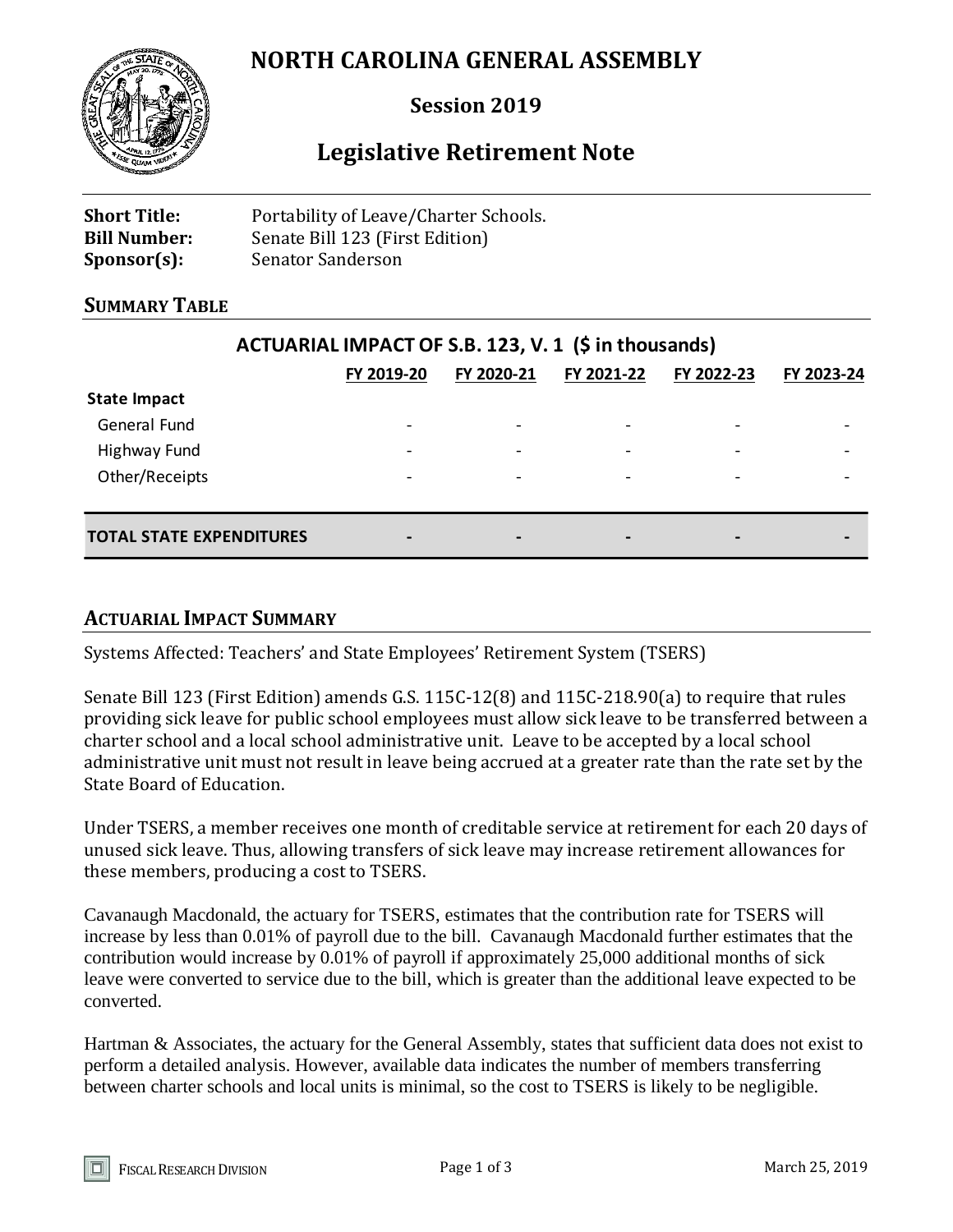#### **ASSUMPTIONS AND METHODOLOGY**

The cost estimates of the actuaries are based on the employee data, actuarial assumptions and actuarial methods used to prepare the December 31, 2017 actuarial valuations. Significant membership and financial statistics, assumptions, methods, and benefit provisions are shown in the following tables:

| Membership Statistics (as of $12/31/2017$ unless otherwise noted, M = millions) |           |  |
|---------------------------------------------------------------------------------|-----------|--|
| <b>Active Members</b>                                                           |           |  |
| Count                                                                           | 304,554   |  |
| <b>General Fund Compensation</b>                                                | \$11,005M |  |
| <b>Valuation Compensation (Total)</b>                                           | \$15,059M |  |
| Average Age                                                                     | 45        |  |
| Average Service                                                                 | 10.8      |  |
| <b>Inactive Members</b>                                                         |           |  |
| Count                                                                           | 160,087   |  |
| <b>Retired Members</b>                                                          |           |  |
| Count                                                                           | 215,008   |  |
| <b>Annual Benefits</b>                                                          | \$4,521M  |  |
| Average Age                                                                     | 71        |  |
| New Retirees During 2018                                                        | 11,200    |  |

| Financial Statistics (as of $12/31/2017$ unless otherwise noted, M = millions) |                   |  |
|--------------------------------------------------------------------------------|-------------------|--|
| Accrued Liability (AL)                                                         | \$79,209M         |  |
| <b>Actuarial Value of Assets (AVA)</b>                                         | \$69,568M         |  |
| Market Value of Assets (MVA)                                                   | \$70,608M         |  |
| Unfunded Accrued Liability (AL - AVA)                                          | \$9,641M          |  |
| Funded Status (AVA / AL)                                                       | 88%               |  |
| Required Employer Contribution for FY 2019-20 (as % of pay)                    | 12.97%            |  |
| Salary Increase Assumption (includes 3.50% inflation and                       | $3.50\% - 8.10\%$ |  |
| productivity)                                                                  |                   |  |
| Assumed Rate of Investment Return: 7.00%                                       |                   |  |
| Cost Method: Entry Age Normal                                                  |                   |  |
| Amortization: 12 year, closed, flat dollar                                     |                   |  |
| Demographic assumptions based on 2010-2014 experience, RP-2014 mortality,      |                   |  |
| and projection of future mortality improvement with scale MP-2015              |                   |  |

| <b>Benefit Provisions</b>              |                                  |
|----------------------------------------|----------------------------------|
| Formula                                | 1.82% x Service x 4 Year Avg Pay |
| Unreduced retirement age/service       | Any/30; 60/25; 65 (55 for LEO)/5 |
| Employee contribution (as $\%$ of pay) | 6%                               |

Further detailed information concerning these assumptions and methods is shown in the actuary's report, which is available upon request from the Fiscal Research Division.